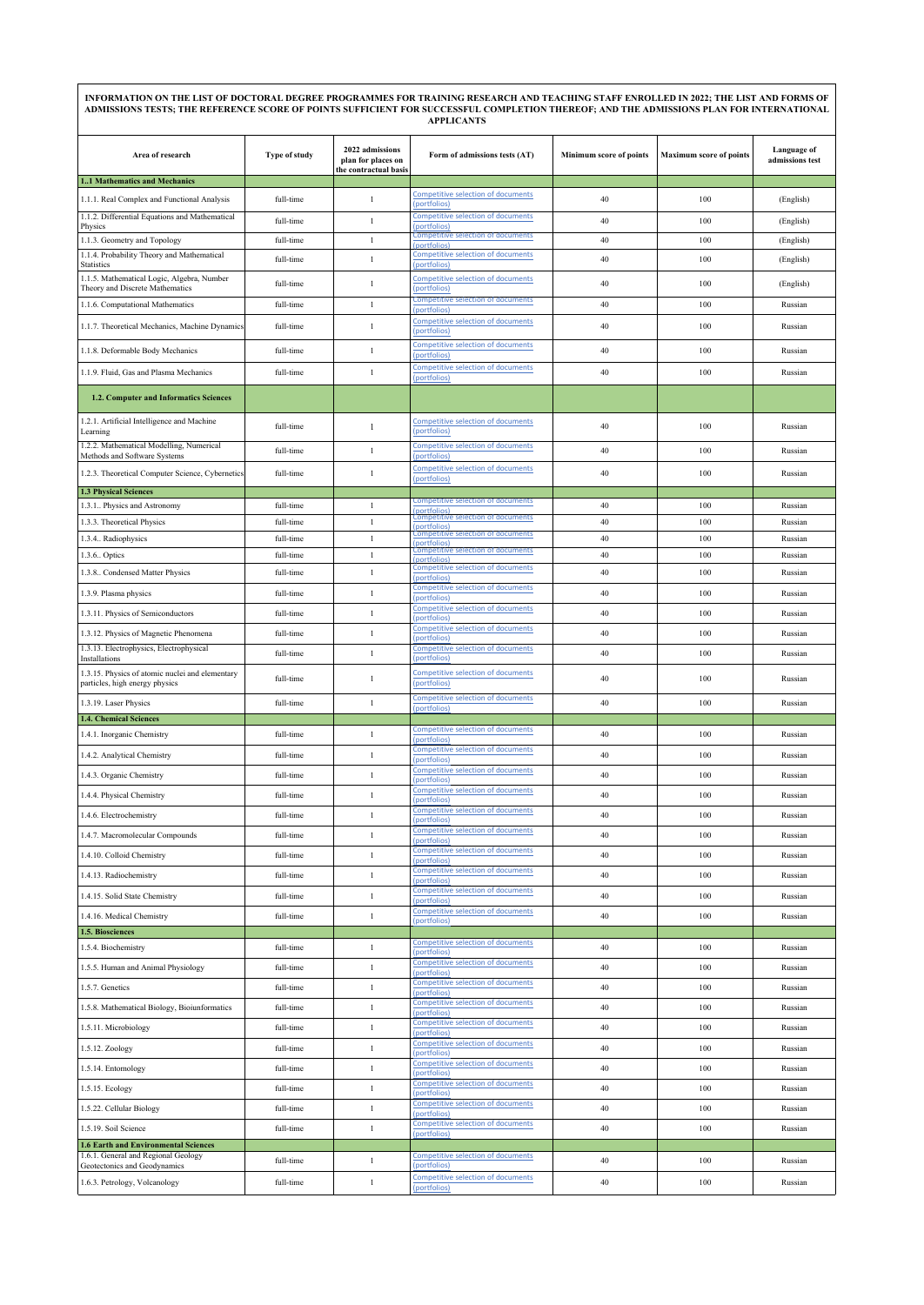| 1.6.4. Mineralogy, Crystallography<br>Geochemistry, Applied Geochemistry for<br>Mineral Exploration | full-time | Competitive selection of documents<br>(portfolios)        | 40 | 100 | Russian |
|-----------------------------------------------------------------------------------------------------|-----------|-----------------------------------------------------------|----|-----|---------|
| 1.6.9. Geophysics                                                                                   | full-time | <b>Competitive selection of documents</b><br>(portfolios) | 40 | 100 | Russian |
| 1.6.10. Geology, Prospecting and Exploration of<br>Minerals, Minerageny                             | full-time | Competitive selection of documents<br>(portfolios)        | 40 | 100 | Russian |
| 1.6.12. Physical Geography and Biogeography,<br>Geography of Soils and Landscape Geochemistry       | full-time | Competitive selection of documents<br>(portfolios)        | 40 | 100 | Russian |
| 1.6.13. Economic, Social, Political and<br>Recreational Geography                                   | full-time | Competitive selection of documents<br>(portfolios)        | 40 | 100 | Russian |
| 1.6.16. Hydrology, Water Resources and<br>Hydrochemistry                                            | full-time | <b>Competitive selection of documents</b><br>(portfolios) | 40 | 100 | Russian |
| 1.6.17. Oceanology                                                                                  | full-time | Competitive selection of documents<br>(portfolios)        | 40 | 100 | Russian |
| 1.6.20. Geoinformatics; Cartography                                                                 | full-time | Competitive selection of documents<br>(portfolios)        | 40 | 100 | Russian |
| 1.6.21. Geoecology                                                                                  | full-time | <b>Competitive selection of documents</b><br>(portfolios) | 40 | 100 | Russian |
| 1.6.22. Geodesy                                                                                     | full-time | <b>Competitive selection of documents</b><br>(portfolios) | 40 | 100 | Russian |
| 1.6.18. Atmospheric and Climate Sciences                                                            | full-time | Competitive selection of documents<br>(portfolios)        | 40 | 100 | Russian |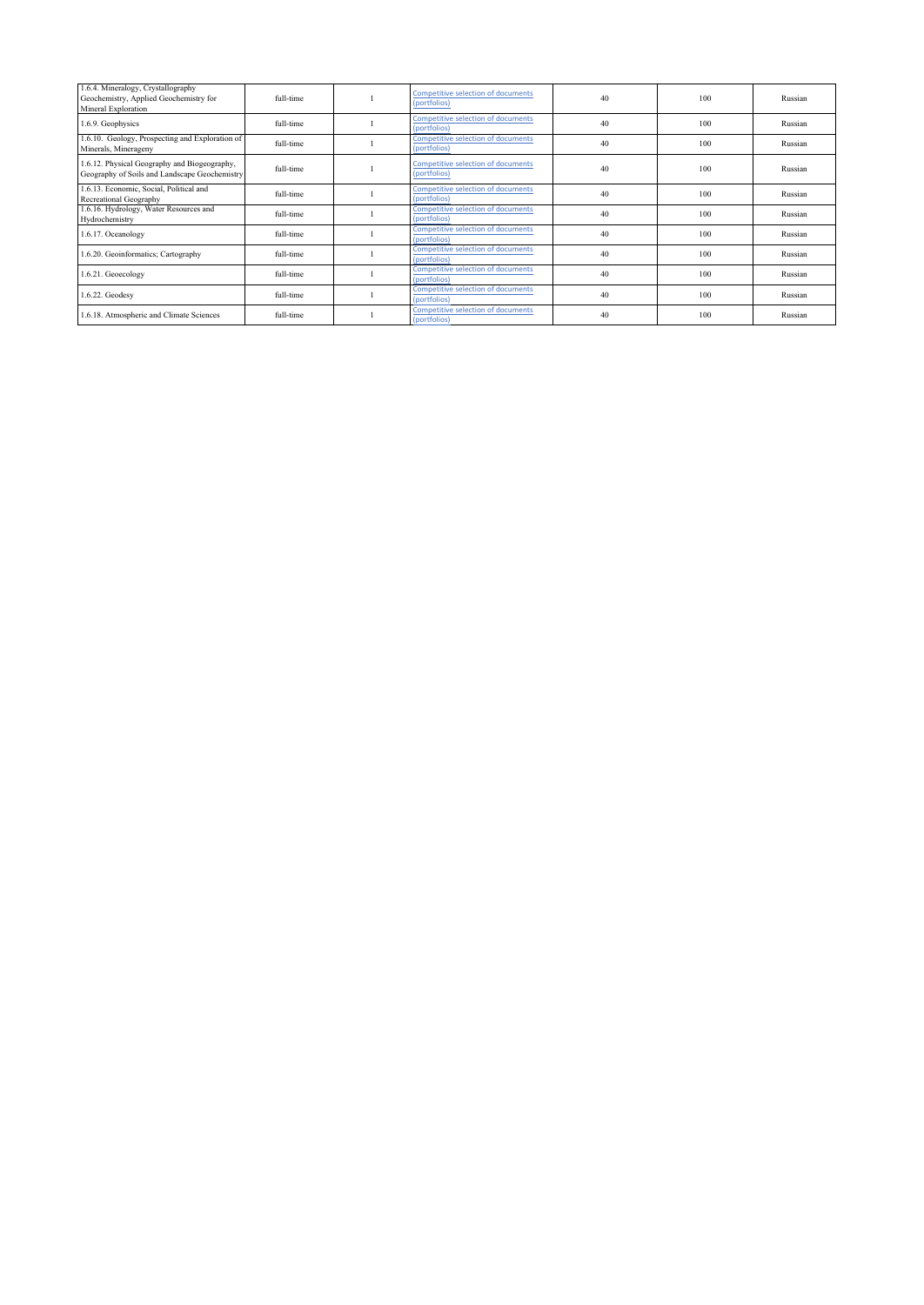| 2.3. Information Technologies and<br><b>Telecommunications</b>                           |           |              |                                                                           |    |     |           |
|------------------------------------------------------------------------------------------|-----------|--------------|---------------------------------------------------------------------------|----|-----|-----------|
| 2.3.1. Systems Analysis, Control and Information                                         | full-time | $\mathbf{1}$ | <b>Competitive selection of documents</b>                                 | 40 | 100 | Russian   |
| Processing<br>2.3.4. Control in Organisational Systems                                   | full-time | $\mathbf{1}$ | (portfolios)<br>Competitive selection of documents                        | 40 | 100 | Russian   |
|                                                                                          |           |              | (portfolios)                                                              |    |     |           |
| 2.3.5. Mathematical and Software Support for<br>Computers, Computer Systems and Networks | full-time | $\mathbf{1}$ | <b>Competitive selection of documents</b><br>(portfolios)                 | 40 | 100 | Russian   |
| 2.3.8. Informatics and Information Processes                                             | full-time | $\mathbf{1}$ | <b>Competitive selection of documents</b><br>(portfolios)                 | 40 | 100 | Russian   |
| 2.9. Transport systems                                                                   |           |              |                                                                           |    |     |           |
| 2.9.4. Transportation Management                                                         | full-time | $\mathbf{1}$ | <b>Competitive selection of documents</b><br>(portfolios)                 | 40 | 100 | Russian   |
| 3.15. Clinical Medicine                                                                  |           |              |                                                                           |    |     |           |
| 3.1.3. Otorhinolaryngology                                                               | full-time | $\mathbf{1}$ | <b>Competitive selection of documents</b><br>portfolios                   | 40 | 100 | Russian   |
| 3.1.4. Obstetrics and Gynaecology                                                        | full-time | $\mathbf{1}$ | <b>Competitive selection of documents</b><br>(portfolios)                 | 40 | 100 | Russian   |
| 3.1.5. Ophthalmology                                                                     | full-time | $\mathbf{1}$ | <b>Competitive selection of documents</b><br>(portfolios)                 | 40 | 100 | Russian   |
| 3.1.6. Oncology, X-ray therapy                                                           | full-time | $\mathbf{1}$ | <b>Competitive selection of documents</b><br>(portfolios)                 | 40 | 100 | Russian   |
| Traumatology and Orthopaedics                                                            | full-time | $\mathbf{1}$ | Competitive selection of documents<br>(portfolios)                        | 40 | 100 | Russian   |
| 3.1.9. Surgery                                                                           | full-time | $\mathbf{1}$ | Competitive selection of documents<br>(portfolios)                        | 40 | 100 | Russian   |
| 3.1.10. Neurosurgery                                                                     | full-time | $\mathbf{1}$ | Competitive selection of documents                                        | 40 | 100 | Russian   |
| 3.1.12. Anaesthesiology and Emergency                                                    | full-time | $\mathbf{1}$ | portfolios)<br>Competitive selection of documents                         | 40 | 100 | Russian   |
| Medicine<br>3.1.13. Urology and Andrology                                                | full-time | $\mathbf{1}$ | (portfolios)<br>Competitive selection of documents                        | 40 | 100 | Russian   |
|                                                                                          |           | $\,1\,$      | (portfolios)<br><b>Competitive selection of documents</b>                 |    |     |           |
| 3.1.17. Psychiatry and Narcology                                                         | full-time |              | (portfolios)<br>Competitive selection of documents                        | 40 | 100 | Russian   |
| 3.1.18. Internal Medicine                                                                | full-time | $\mathbf{1}$ | (portfolios)<br>Competitive selection of documents                        | 40 | 100 | Russian   |
| 3.1.20. Cardiology                                                                       | full-time | $\mathbf{1}$ | (portfolios)                                                              | 40 | 100 | Russian   |
| 3.1.21. Paediatrics                                                                      | full-time | $\,1\,$      | <b>Competitive selection of documents</b><br>portfolios)                  | 40 | 100 | Russian   |
| 3.1.22. Infectious Diseases                                                              | full-time | $\mathbf{1}$ | Competitive selection of documents<br>(portfolios)                        | 40 | 100 | Russian   |
| 3.1.23. Dermatovenereology                                                               | full-time | $\mathbf{1}$ | Competitive selection of documents<br>(portfolios)                        | 40 | 100 | Russian   |
| 3.1.24. Neurology                                                                        | full-time | $\mathbf{1}$ | <b>Competitive selection of documents</b><br>portfolios                   | 40 | 100 | Russian   |
| 3.1.25. Diagnostic Radiology                                                             | full-time | $\mathbf{1}$ | Competitive selection of documents<br>(portfolios)                        | 40 | 100 | Russian   |
| 3.1.30. Gastroenterology and Dietetics                                                   | full-time | $\mathbf{1}$ | Competitive selection of documents                                        | 40 | 100 | Russian   |
| 3.1.32. Nephrology                                                                       | full-time | $\,1$        | (portfolios)<br>Competitive selection of documents                        | 40 | 100 | Russian   |
|                                                                                          |           |              | (portfolios)<br><b>Competitive selection of documents</b>                 |    |     |           |
|                                                                                          |           |              |                                                                           |    |     |           |
| 3.1.7. Dental Medicine<br>3.2. Preventive medicine                                       | full-time | $\mathbf{1}$ | (portfolios)                                                              | 40 | 100 | Russian   |
| 3.2.3. Public Health and Healthcare Organisation,<br>Sociology and History of Medicine   | full-time | $\mathbf{1}$ | <b>Competitive selection of documents</b><br>(portfolios)                 | 40 | 100 | Russian   |
| 3.3. Medical and Biological Sciences                                                     |           |              |                                                                           |    |     |           |
| 3.3.2. Anatomical Pathology                                                              | full-time | $\mathbf{1}$ | <b>Competitive selection of documents</b><br>(portfolios)                 | 40 | 100 | Russian   |
| 3.3.3. Pathophysiology                                                                   | full-time | $\mathbf{1}$ | <b>Competitive selection of documents</b><br>(portfolios)                 | 40 | 100 | Russian   |
| 3.3.6. Pharmacology, Clinical Pharmacology                                               | full-time | $\mathbf{1}$ | Competitive selection of documents<br>(portfolios)                        | 40 | 100 | Russian   |
| 5.1. Law                                                                                 |           |              |                                                                           |    |     |           |
| 5.1.1. Theoretical and Historical Legal Sciences                                         | full-time | $\mathbf{1}$ | Competitive selection of documents<br>(portfolios)                        | 40 | 100 | Russian   |
| 5.1.2. Public Law (State Law) Sciences                                                   | full-time | $\mathbf{1}$ | <b>Competitive selection of documents</b><br>(portfolios)                 | 40 | 100 | Russian   |
| 5.1.3. Private Law (Civilistic) Sciences                                                 | full-time | $\mathbf{1}$ | Competitive selection of documents<br>(portfolios)                        | 40 | 100 | Russian   |
| 5.1.4. Criminal Law Sciences                                                             | full-time | $\mathbf{1}$ | Competitive selection of documents<br>(portfolios)                        | 40 | 100 | Russian   |
| 5.1.5. International Law Sciences                                                        | full-time | $\mathbf{1}$ | <b>Competitive selection of documents</b>                                 | 40 | 100 | Russian   |
| 5.2 Economics                                                                            |           |              | (portfolios)                                                              |    |     |           |
| 5.2.1. Economic Theory                                                                   | full-time | $\mathbf{1}$ | <b>Competitive selection of documents</b><br>(portfolios)                 | 40 | 100 | Russian   |
| 5.2.2. Mathematical, Statistical, and Instrumental<br>Methods in Economics               | full-time | $\,1$        | Competitive selection of documents<br>(portfolios)                        | 40 | 100 | Russian   |
| 5.2.3. Regional and Sectoral Economy                                                     | full-time | $\,1$        | Competitive selection of documents<br>(portfolios)                        | 40 | 100 | Russian   |
| 5.2.4. Finance                                                                           | full-time | $\mathbf{1}$ | Competitive selection of documents<br>(portfolios)                        | 40 | 100 | Russian   |
| 5.2.5. World Economy                                                                     | full-time | $\mathbf{1}$ | Competitive selection of documents<br>(portfolios)                        | 40 | 100 | Russian   |
| 5.2.6. Management                                                                        | full-time | $\,1$        | Competitive selection of documents<br>(portfolios)                        | 40 | 100 | (English) |
| 5.3. Psychology                                                                          |           |              |                                                                           |    |     |           |
| 5.3.1. General Psychology, Personality<br>Psychology, History of Psychology              | full-time | $\mathbf{1}$ | Competitive selection of documents<br>(portfolios)                        | 40 | 100 | Russian   |
| 5.3.2. Psychophysiology                                                                  | full-time | $\mathbf{1}$ | <b>Competitive selection of documents</b><br>(portfolios)                 | 40 | 100 | Russian   |
| 5.3.3. Occupational Psychology, Engineering<br>Psychology, Cognitive Ergonomics          | full-time | $\mathbf{1}$ | Competitive selection of documents<br>(portfolios)                        | 40 | 100 | Russian   |
| 5.3.4. Pedagogical psychology,<br>psychodiagnostics of digital educational               | full-time | $\mathbf{1}$ | Competitive selection of documents<br>(portfolios)                        | 40 | 100 | Russian   |
| environment<br>5.3.5. Social Psychology, Political and Economic                          | full-time | $\mathbf{1}$ | Competitive selection of documents                                        | 40 | 100 | Russian   |
| Psychology<br>5.3.6. Clinical Psychology                                                 | full-time | $\mathbf{1}$ | (portfolios)<br>Competitive selection of documents                        | 40 | 100 | Russian   |
| 5.3.7. Age-related Psychology                                                            | full-time | $\mathbf{1}$ | (portfolios)<br>Competitive selection of documents                        | 40 | 100 | Russian   |
| 5.3.8. Correctional Psychology and Defectology                                           | full-time | $\,1$        | (portfolios)<br><b>Competitive selection of documents</b><br>(portfolios) | 40 | 100 | Russian   |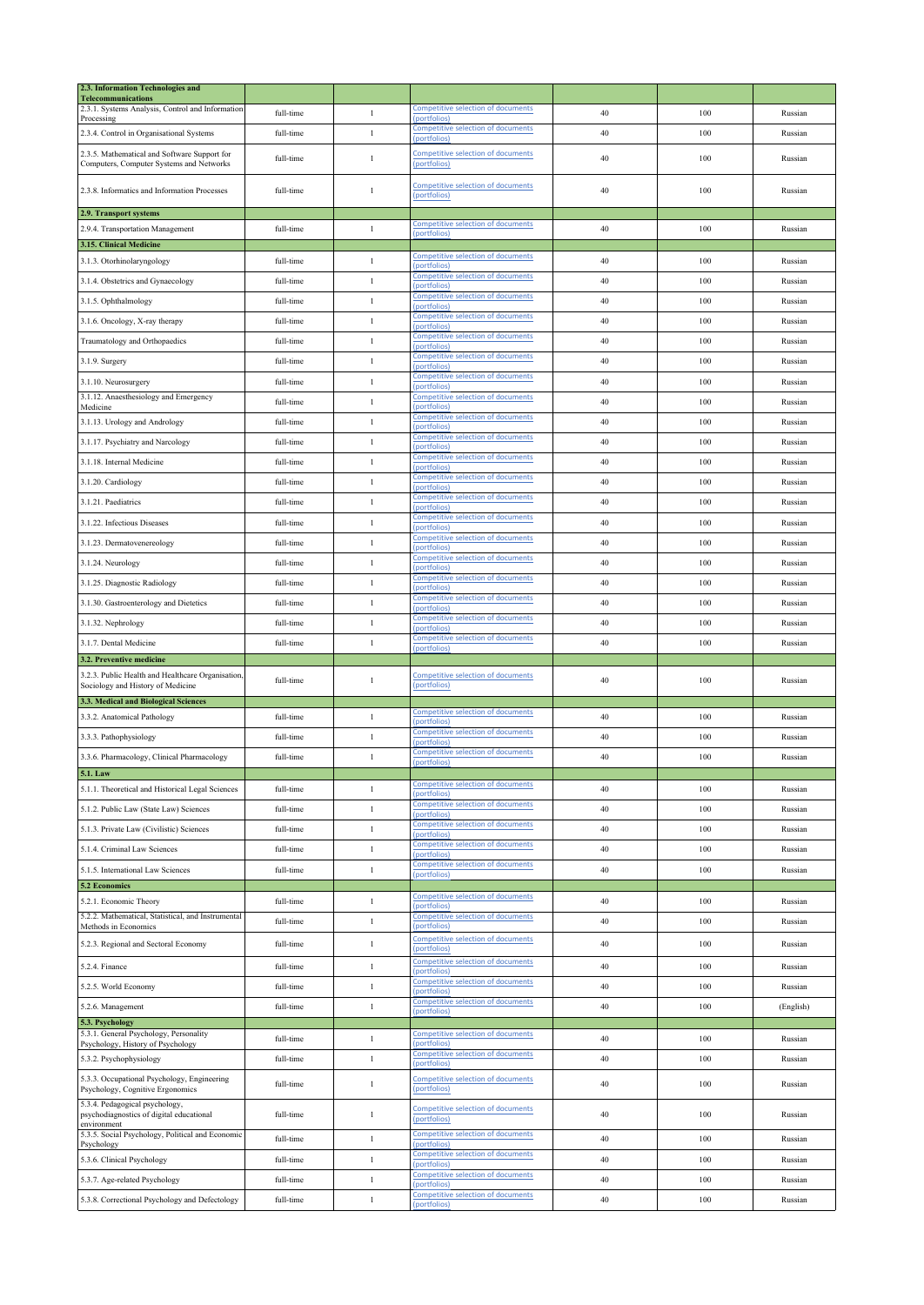| 5.3. Sociology                                                               |           |                                                           |    |     |         |
|------------------------------------------------------------------------------|-----------|-----------------------------------------------------------|----|-----|---------|
| 5.4.1. Theory, Methods and History of Sociology                              | full-time | <b>Competitive selection of documents</b><br>(portfolios) | 40 | 100 | Russian |
| 5.4.2. Sociology of Economy                                                  | full-time | <b>Competitive selection of documents</b><br>(portfolios) | 40 | 100 | Russian |
| 5.4.4. Social Structure, Social Institutes and<br>Processes                  | full-time | Competitive selection of documents<br>(portfolios)        | 40 | 100 | Russian |
| 5.4.5. Political Sociology                                                   | full-time | Competitive selection of documents<br>(portfolios)        | 40 | 100 | Russian |
| 5.4.6. Sociology of Culture                                                  | full-time | Competitive selection of documents<br>(portfolios)        | 40 | 100 | Russian |
| 5.4.7. Sociology of Administration                                           | full-time | Competitive selection of documents<br>(portfolios)        | 40 | 100 | Russian |
| 5.5 Political Science                                                        |           |                                                           |    |     |         |
| 5.5.1. History and Theory of Politics                                        | full-time | Competitive selection of documents<br>(portfolios)        | 40 | 100 | Russian |
| 5.5.2. Political Institutions, Processes, and<br>Technologies                | full-time | Competitive selection of documents<br>(portfolios)        | 40 | 100 | Russian |
| 5.5.3. Public Administration and Sectoral<br>Policies                        | full-time | Competitive selection of documents<br>(portfolios)        | 40 | 100 | Russian |
| 5.5.4 International Relations                                                | full-time | Competitive selection of documents<br>(portfolios)        | 40 | 100 | Russian |
| <b>5.6. Historical Sciences</b>                                              |           |                                                           |    |     |         |
| 5.6.1. History of Russia                                                     | full-time | Competitive selection of documents<br>(portfolios)        | 40 | 100 | Russian |
| 5.6.3. Archaeology                                                           | full-time | Competitive selection of documents<br>(portfolios)        | 40 | 100 | Russian |
| 5.6.4. Ethnology, Anthropology, and<br>Ethnography                           | full-time | Competitive selection of documents<br>(portfolios)        | 40 | 100 | Russian |
| 5.6.5. Historiography, Sources Studies and<br>Methods of Historical Research | full-time | <b>Competitive selection of documents</b><br>(portfolios) | 40 | 100 | Russian |
| 5.6.6. History Science and Technology                                        | full-time | Competitive selection of documents<br>(portfolios)        | 40 | 100 | Russian |
| 5.6.2. General History                                                       | full-time | <b>Competitive selection of documents</b><br>(portfolios) | 40 | 100 | Russian |
| 5.6.7. History of International Relations and<br>Foreign Policy              | full-time | <b>Competitive selection of documents</b><br>(portfolios) | 40 | 100 | Russian |